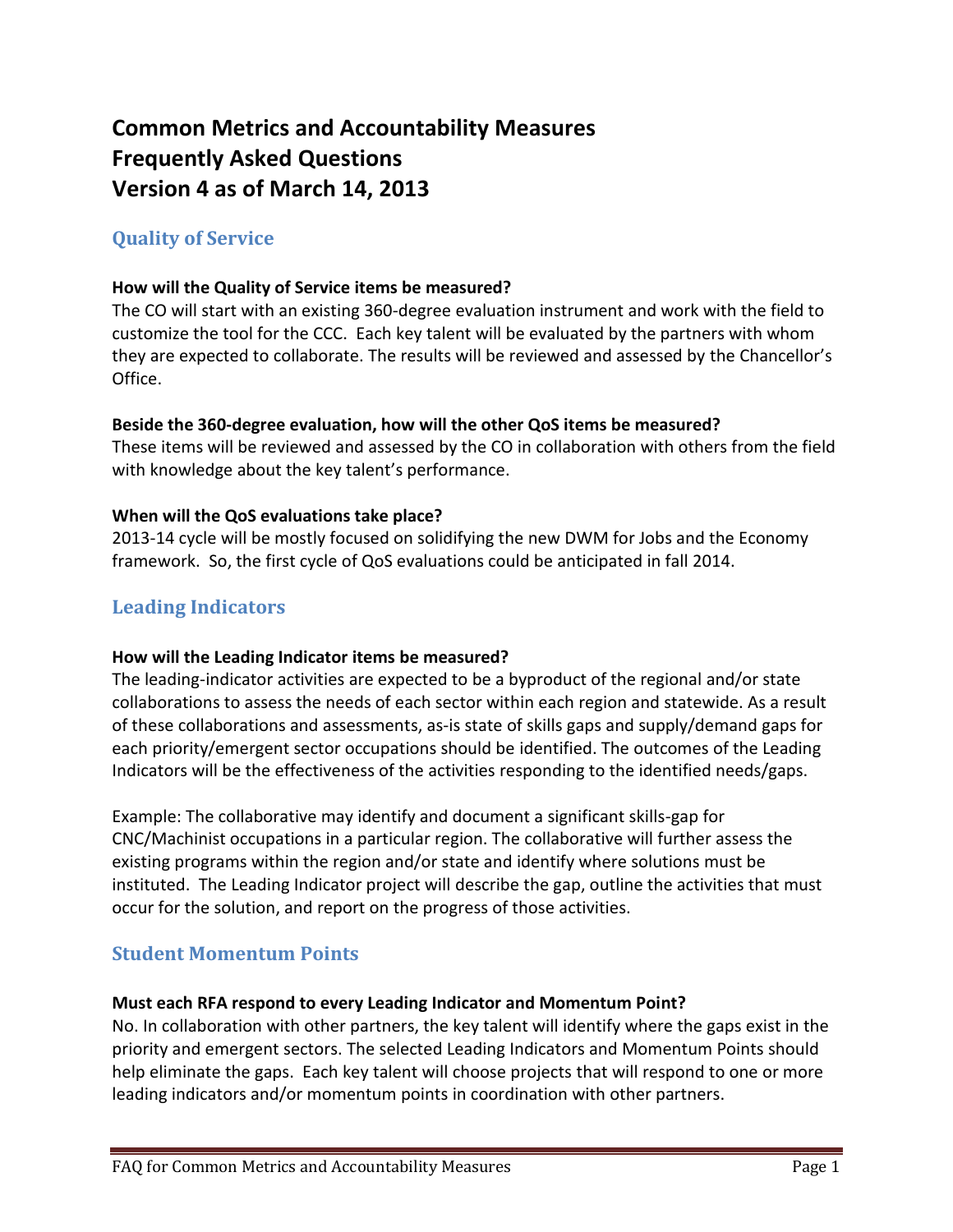# **How will these indicators be evaluated across a sector that has multiple advisory bodies assembled by segments within the sector?**

The project lead works with their collaboratives (e.g., advisory bodies, regions, sectors, colleges) to determine the gaps and barriers to meeting the workforce demands. The project director will then determine the measurement indicators and data sources that are needed to demonstrate the moving of the needle.

# **Do grantees need to design a custom system to meet the grant's accountability and performance measurements?**

Grantees can use the Launchboard (described below) to support their data collection, but will need to augment this resource with local tracking mechanisms, such as collecting student IDs for those who participate in the funded program.

### **Are Student Momentum Points the domain of Regional Pathways for P & E sectors (SB 1070) braided funds?**

Most grants allow for some flexibility in ensuring that bottlenecks in any part of the pathway can be addressed, however, the most appropriate grant types have been tagged by corresponding icons in the document.

### **Does the sector navigator grant only need to address metrics that are labeled SB 1402 or should it address those marked SB 1070 as well?**

It is anticipated that all key talents will work collaboratively to assess the educational pathways in priority and emergent sectors and to identify gaps and barriers to student success. The activities funded should not be duplicated by different groups and under different grant types. The key talents should work collaboratively to ensure that all gaps and bottlenecks in the workforce cycle are addressed.

### **For accountability measure MP 14, what is meant by "transition high school"?**

These are the local/partner high schools with whom the college may have articulated CTE courses.

# **For accountability measures M 15-26, who will be responsible for collecting this information? Will it be the sector navigator or the Chancellor's office?**

It is expected that the individual/group that is leading the effort on a project ensure that baseline data are collected and incremental data demonstrate moving of the needle. The project directors will seek existing metrics that already capture the required data. If such metrics do not exist, then the project directors are responsible for ensuring the collection, storage, evaluation, and reporting of the required data. Only projects that can quantitatively demonstrate the moving of the needle will be funded.

### **For accountability measure MP 31, what is the "wage gain to standard-of-living wage band?"**

Key talents will work with their partners to determine the anticipated wages for each of the industry sectors (and key occupations within those sectors) where they need to focus. Projects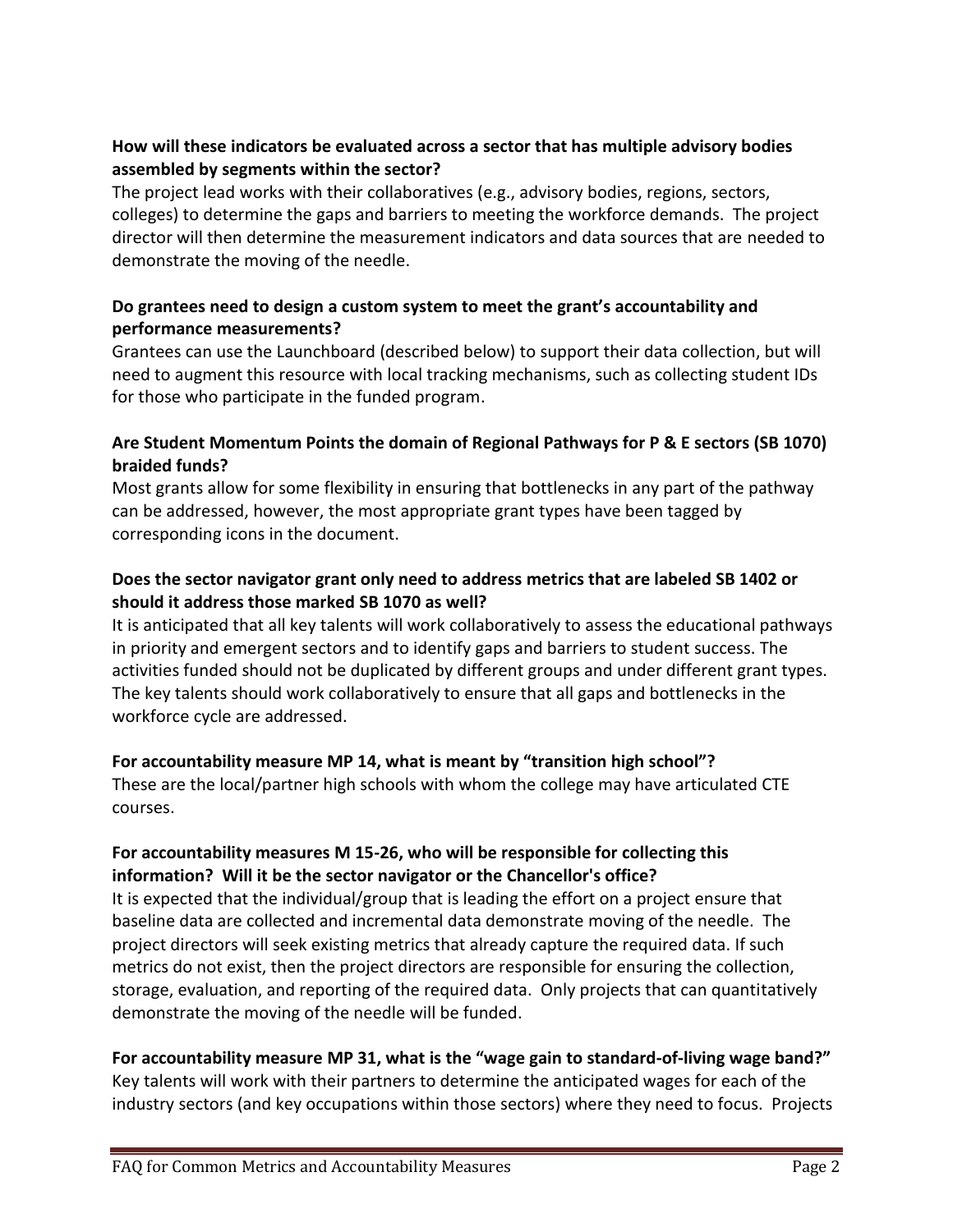that focus on employment and/or wage gain will demonstrate that students are obtaining wages that are providing them standard-of-living in their specific economic regions.

# **For accountability measure MP 34, what is meant by the "employer advisory body"?**

This momentum point captures services that are directly targeted to employers. Working with the regional consortium and the Deputy Sector Navigator, grantees must identify and respond to employers involved with jobs that are critical to the economy of the region and within the selected regional industry sectors. As such, advisory body(s) should be formed from employers (preferably with active open positions) within the specific industry sector being served. The advisory body(s) must be large and diverse enough to capture the needs of the targeted occupational area(s).

# **Will there be more specifics (size, threshold for use, composition) provided as to the forming of "Skill Panels"?**

In collaborations with other key contributors within the region, Deputy Sector Navigators will identify specific occupational areas within their industry sector that have the most critical skills gap. DSNs will facilitate the forming of Skills Panels with appropriate number of employers and educators to properly respond to the skills gap issues within each of the occupational areas in their industry sector.

# **Who Defines the accountability measures to be used by the project?**

The regional consortium, the Deputy Sector Navigators, Technical Assistance (e.g. COE), and other key individuals/groups within the region shall meet to identify the gaps between workforce demand signals and existing training programs. The portfolio of projects and activities must properly respond to the needs of the region identified in these discussions.

# **Launchboard**

### **What is the Launchboard?**

The Doing What Matters for Job and the Economy framework requires more focus on outcomes and less focus on activities. While we have always measured the success of our activities qualitatively, this renewed focus on outcomes requires that we increase the quantitative measurement of the performance of our activities. The Launchboard is a new data resource that can be used as a gauge to view the movement of the needle on student success in CTE. It will expand upon data available in Chancellor's Office data system on ARCC 2.0 by pulling from additional data sources including K-12, transfer, UI-wage, and results from the CTE Employment Outcomes Survey. Over time, the Chancellor's Office will add other indicators such as attainment of industry certifications issued by the State of California, apprenticeship information, and data from workforce demand aggregators.. It aggregates these historically disparate data to provide a more holistic view of our students and their progress in CTE from K-12 to CCC and then to the workforce or transfer to CSU or UC.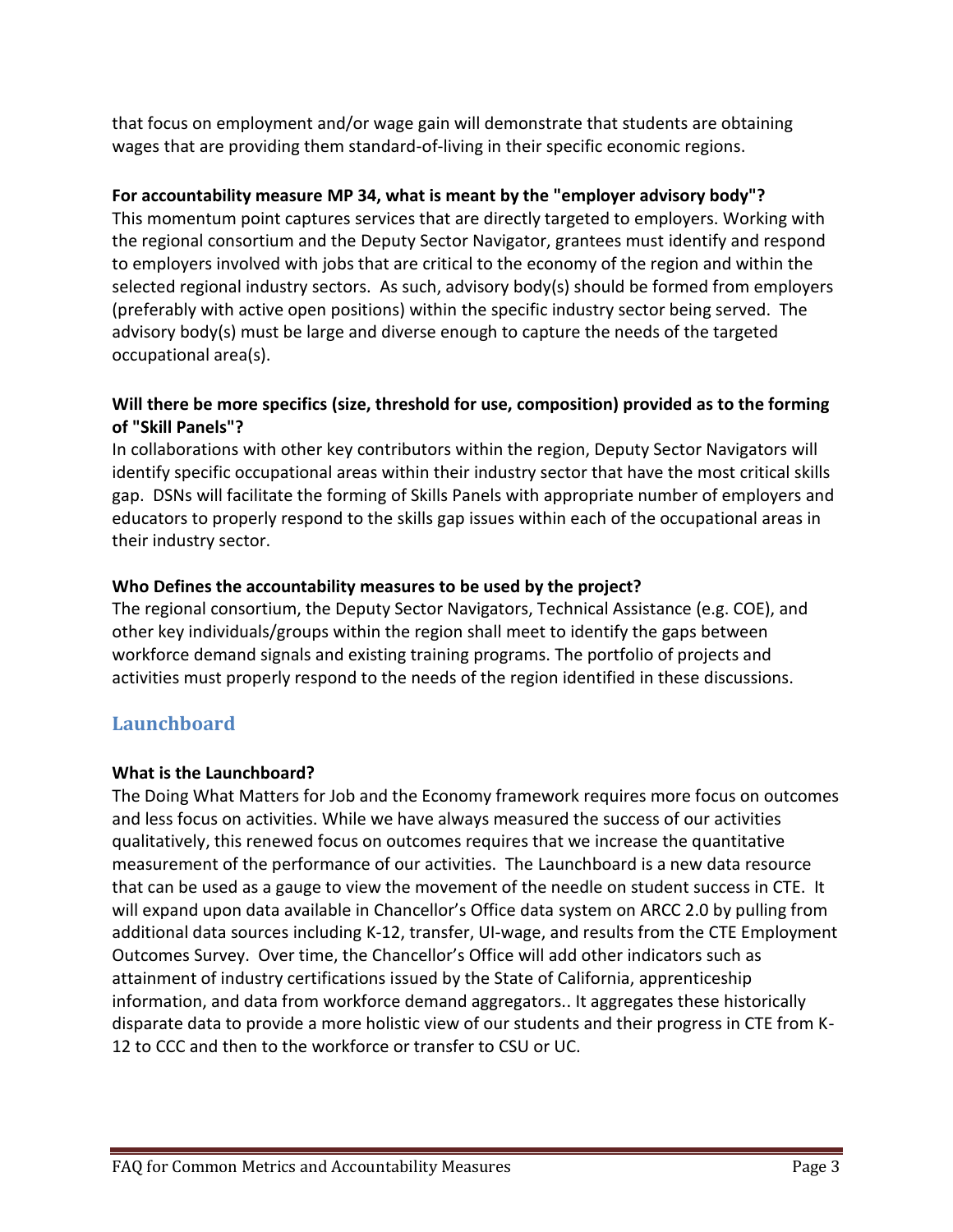The Launchboard is intended to help colleges 1) explore key aspects of their programs related to delivery of services and effectiveness, 2) dig deeper into the data to understand what might lead programs to meet their goals, how various populations are faring in these programs, and barriers to student achievement where more attention may be needed, 3) to understand local, regional, and statewide demand signals in various occupations/sectors, and 4) launch data conversations (hence the name) among faculty and deans, within regions, across the state, and between practitioners and decision-makers.

### **Who is designing the Launchboard?**

The concept for this tool came out of a series of statewide data meetings facilitated by the Chancellor's Office and the RP Group with participation of nearly 30 CTE experts from the field. The major organizations that have contributed to its design and implementation are the RP Group, the Chancellor's Office, Cal-PASS Plus, Centers of Excellence, and WestEd.

# **What types of information will the Launchboard provide?**

The Launchboard will enable practitioners to access information in one of two ways:

- By 4-digit TOP code, sorted by institution, region, or statewide
- By uploading student IDs to determine the impact of particular interventions

Information will be organized around eight categories:

- Enrollments
- Student participation in support services
- Attainment of key milestones
- Community college and external credentials
- $\bullet$  Employment and wage gain
- Alignment with other educational segments
- Employment demand signals and trends
- Capacity to serve students (supply signals and trends)

The Launchboard will also enable users to see how students fared on Common Metrics that are captured through the Chancellor's Office data systems.

### **Where will the Launchboard reside?**

The Launchboard will be hosted on the Cal-PASS Plus website. Regular data exchanges between the Chancellor's Office's MIS and Cal-PASS Plus will ensure the two data systems are generally in sync.

### **When will the Launchboard be available?**

The Launchboard is being piloted with four institutions during Spring 2013. By Summer 2013, the 35 colleges that participated in the CTE Employment Outcomes Survey will be integrated into the system and by the end of 2013, readily available data on all 112 colleges will be available in the Launchboard. New data elements and adjustment to the Launchboard will be added throughout 2014.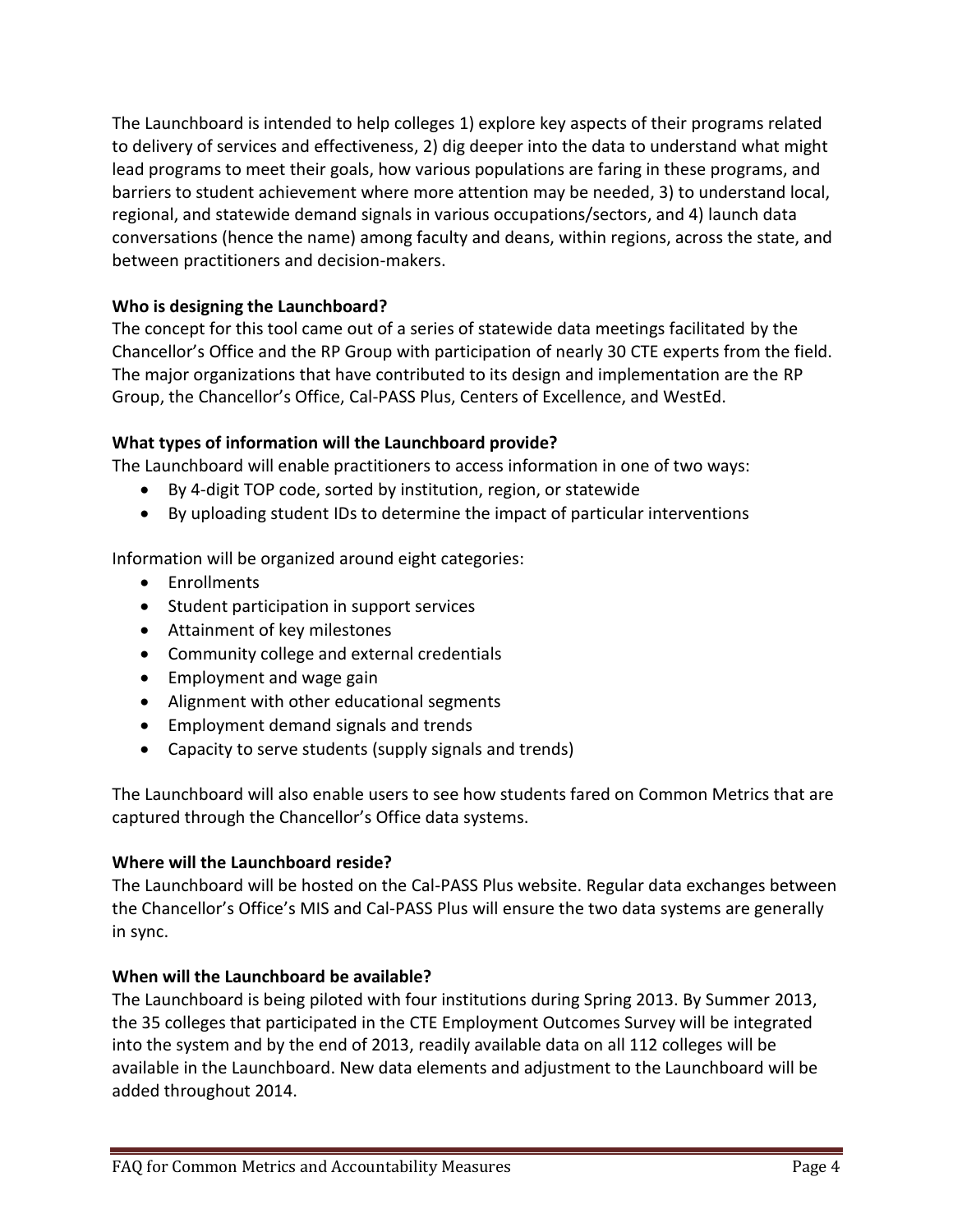### **Who will be able to see the Launchboard data?**

Regional and statewide data will be publically available. Access to college-level data will be password protected.

### **Can I download the data?**

All of the Launchboard tables will be downloadable into Excel.

# **If the data in the LaunchBoard do not look right, who is responsible for verifying and correcting?**

Most of the data in the Launchboard are derived from college submissions to the Chancellor's Office and/or Cal-PASS PLUS so that colleges retain the ultimate responsibility for data quality for metrics derived from these data. If such data are suspect, the RP Group can assist with strategies for data quality screening and corrections. For metrics such as workforce demand derived from non-college sources, Centers of Excellence personnel can respond to questions about the source and accuracy of those data.

### **Can I get help with using the data?**

Both the Centers of Excellence and the RP Group will provide support to regions on understanding and working with the Launchboard metrics during the first year of implementation. The COEs are the data experts regarding workforce supply and demand signals. They will continue to serve as partners for the regions, the sectors, and the Chancellor's Office in providing the data, and solidifying the Launchboard infrastructure that will enable data-driven decisions in the field. The COEs will also help prepare and train the field in maximizing the benefits of the Launchboard. The RP Group will provide support on understanding and using other kinds of data that are available through the Launchboard.

# **Expectations for Grantees**

# **The RFAs have described the 2013-14 funding cycle as a transition year for the new accountability model. Please explain.**

The infrastructure to support the field in collecting and reviewing meaningful data and metrics is being designed and developed now. It will take the 2013-14 year to solidify this infrastructure. It is also the year when the regions and sectors will be deepening their data collection and understanding of training gaps in each sector. 2013-14 will be the period to develop the operational baseline for measurement points along each industry sector and within each economic region.

# **Given that 2013-14 is a "set-up" year, what is the expectation for addressing outcomes that move Student Momentum Points?**

2013-14 will be used to collect baseline data for each sector and within each region and to solidify the Launchboard infrastructure. Accountability for moving the needle will not occur until 2014-15.